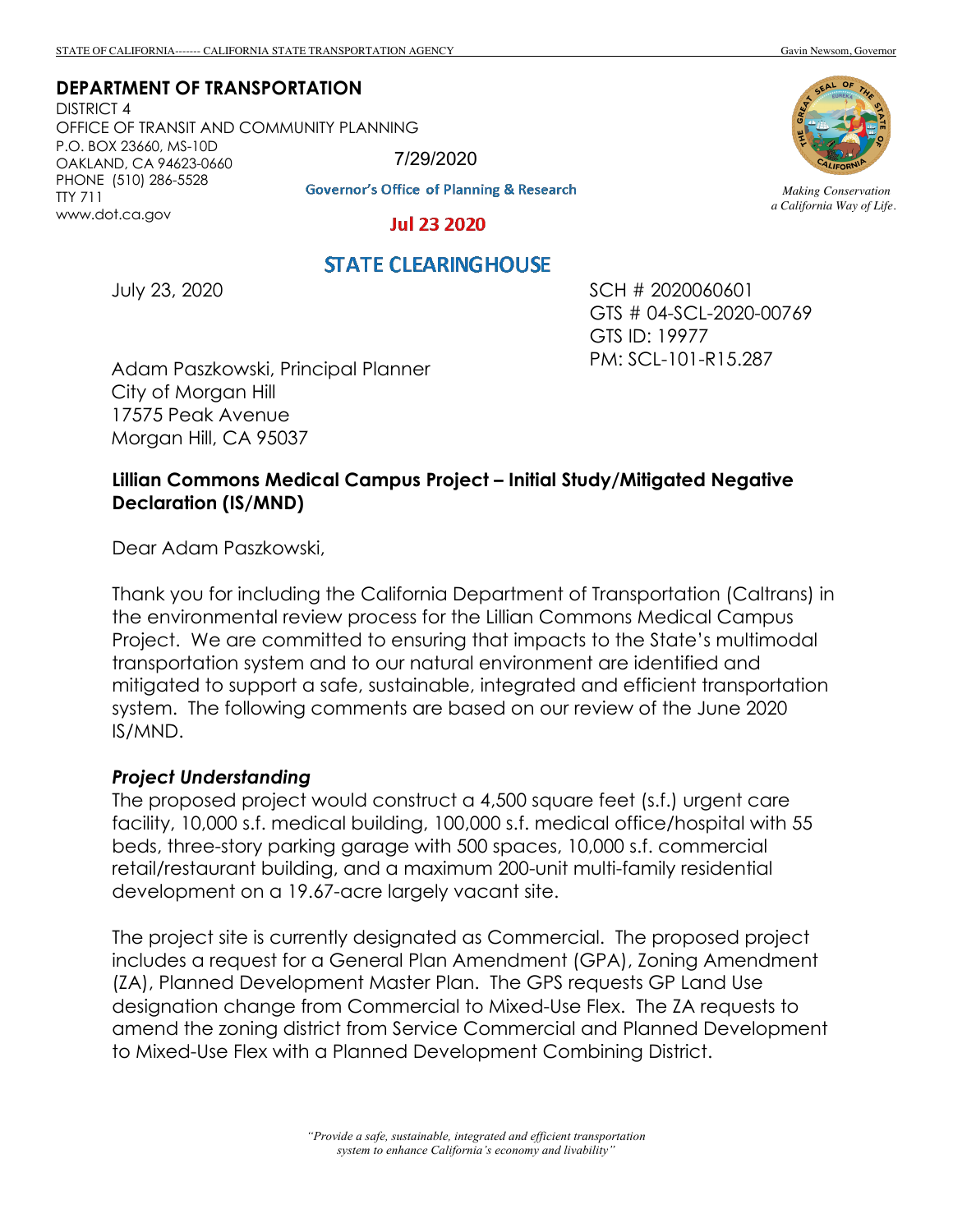Adam Paszkowski, Principal Planner July 23, 2020 Page 2

The project site is located at the southeast corner of the intersection of Juan Hernandez Drive and Barrett Avenue in the City of Morgan Hill, directly adjacent to US-101.

# *Highway Operations*

The project applicant shall perform a queuing analysis for the on/off ramps in both directions at US-101/Tennant Avenue and US-101/Dunne Avenue, which are the nearest ramp terminal intersections to the project site. Vehicle queues due to the project added traffic shall be accommodated within the ramps and mainline freeway traffic shall not be impacted. If the project generates impact(s) on ramp operations, the impact(s) shall be mitigated or fair share fees shall be allocated for mitigation.

# *Hydraulics*

Please ensure that no water from the project site drains into the State Highway Drainage facilities, including the highway slope ditch along the highway offramp.

# *Lead Agency*

As the Lead Agency, the City of Morgan Hill is responsible for all project mitigation, including any needed improvements to the State Transportation Network (STN). The project's fair share contribution, financing, scheduling, implementation responsibilities and lead agency monitoring should be fully discussed for all proposed mitigation measures.

# *Encroachment Permit*

Please be advised that any permanent work or temporary traffic control that encroaches onto the Right of Way (ROW) requires a Caltrans-issued encroachment permit. If any Caltrans facilities are impacted by the project, those facilities must meet American Disabilities Act (ADA) Standards after project completion. As part of the encroachment permit submittal process, you may be asked by the Office of Encroachment Permits to submit a completed encroachment permit application, six (6) sets of plans clearly delineating the State ROW, six (6) copies of signed, dated and stamped (include stamp expiration date) traffic control plans, this comment letter, your response to the comment letter, and where applicable, the following items: new or amended Maintenance Agreement (MA), approved Design Standard Decision Document (DSDD), approved encroachment exception request, and/or airspace lease agreement.